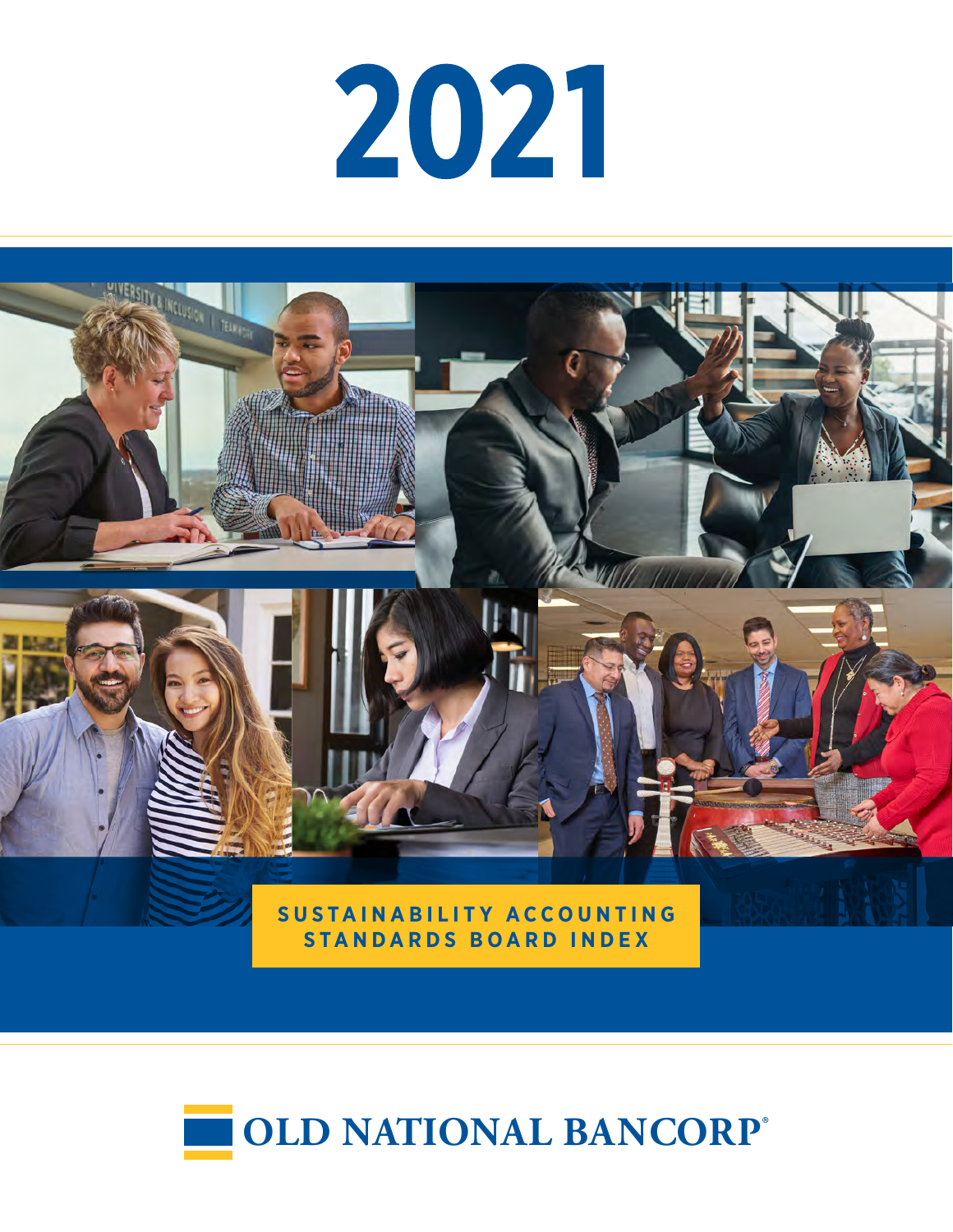## **SUSTAINABILITY ACCOUNTING STANDARDS BOARD INDEX**

This 2021 Report is Old National's second disclosure pursuant to the Industry Standards Version 2018-10 issued by the Sustainability Accounting Standards Board (SASB), an independent standards-setting organization that supports reporting for companies to identify, manage, and communicate financiallymaterial sustainability information to their investors. While we have determined that the Commercial Banks standard is most applicable to our core business, additional Financials sector standards have been disclosed if they are relevant to a particular segment or line of business. We do not currently disclose all metrics included in the Financials sector standards but will continue to evaluate them in the future. Our commitment is to provide investors with useful, relevant, and meaningful sustainability information and we may evolve our disclosures on these SASB topics over time. All data and descriptions are as of or for the year ended December 31, 2021.

### **10K** 2021 Form 10-K **CoC** Code of Business Conduct & Ethics **KM** Key Metrics Table **ESG** ESG Report **PP** Privacy Policy **W** Web Links **SOURCE KEY**

For additional information about Old National Bancorp's financial performance, please refer to our quarterly earnings materials as well as quarterly and annual reports on Form 10-Q and Form 10-K, respectively.

| <b>METRIC CODE</b>                                                                                                                           | <b>ACCOUNTING METRIC</b>                                                                                                                                                                                                                                                                                                                                                                                                                                                                                                                                                                       |                          | <b>SOURCE</b>                                                                             |
|----------------------------------------------------------------------------------------------------------------------------------------------|------------------------------------------------------------------------------------------------------------------------------------------------------------------------------------------------------------------------------------------------------------------------------------------------------------------------------------------------------------------------------------------------------------------------------------------------------------------------------------------------------------------------------------------------------------------------------------------------|--------------------------|-------------------------------------------------------------------------------------------|
| <b>DATA SECURITY</b>                                                                                                                         |                                                                                                                                                                                                                                                                                                                                                                                                                                                                                                                                                                                                |                          |                                                                                           |
| FN-CB-230a.2<br>FN-CF-230a.3                                                                                                                 | Description of approach to identifying and addressing<br>data security risks                                                                                                                                                                                                                                                                                                                                                                                                                                                                                                                   | 10K<br>CoC<br><b>ESG</b> | 2021 Form 10-K (pgs 25-26, 62)<br>Code of Business Conduct & Ethics<br>ESG Report (pg 22) |
|                                                                                                                                              | <b>FINANCIAL INCLUSION &amp; CAPACITY BUILDING</b>                                                                                                                                                                                                                                                                                                                                                                                                                                                                                                                                             |                          |                                                                                           |
| FN-CB-240a.1                                                                                                                                 | (1) Number and (2) amount of loans outstanding qualified to programs<br>designed to promote small business and community development                                                                                                                                                                                                                                                                                                                                                                                                                                                           | <b>KM</b><br><b>ESG</b>  | <b>Key Metrics Table</b><br>ESG Report (pgs 10, 58-59)                                    |
| FN-CB-240a.2                                                                                                                                 | (1) Number and (2) amount of past due and nonaccrual loans<br>qualified to programs designed to promote small business and<br>community development                                                                                                                                                                                                                                                                                                                                                                                                                                            | <b>KM</b>                | <b>Key Metrics Table</b>                                                                  |
| FN-CB-240a.3                                                                                                                                 | Number of no-cost retail checking accounts provided to previously<br>unbanked or underbanked customers                                                                                                                                                                                                                                                                                                                                                                                                                                                                                         | <b>KM</b>                | <b>Key Metrics Table</b>                                                                  |
| FN-CB-240a.4                                                                                                                                 | Number of participants in financial literacy initiatives for unbanked,<br>underbanked, or underserved customers                                                                                                                                                                                                                                                                                                                                                                                                                                                                                | <b>KM</b><br><b>ESG</b>  | <b>Key Metrics Table</b><br>ESG Report (pgs 50, 60)                                       |
|                                                                                                                                              | <b>INCORPORATION OF ENVIRONMENTAL, SOCIAL AND GOVERNANCE FACTORS IN CREDIT ANALYSIS</b>                                                                                                                                                                                                                                                                                                                                                                                                                                                                                                        |                          |                                                                                           |
| FN-CB-410a.1                                                                                                                                 | Commercial and industrial credit exposure, by industry                                                                                                                                                                                                                                                                                                                                                                                                                                                                                                                                         | 10K                      | 2021 Form 10-K (pg 46)                                                                    |
| <b>BUSINESS ETHICS</b>                                                                                                                       |                                                                                                                                                                                                                                                                                                                                                                                                                                                                                                                                                                                                |                          |                                                                                           |
| FN-AC-270a.2<br>FN-AC-510a.1<br>FN-CB-510a.1<br>FN-CF-220a.2<br>FN-CF-270a.5<br>FN-IB-510a.1<br>FN-IB-510b.3<br>FN-MF-270a.3<br>FN-MF-270b.2 | Total amount of monetary losses as a result of legal proceedings<br>associated with:<br>• Marketing and communication of financial product-related<br>information to new and returning customers<br>• Fraud, insider trading, anti-trust, anti-competitive behavior,<br>market manipulation, malpractice or other related financial<br>industry laws or regulations<br>• Customer privacy<br>• Selling and servicing of products<br>• Professional integrity, including duty of care<br>• Communications to customers or remuneration of loan originators<br>· Discriminatory mortgage lending | 10K                      | 2021 Form 10-K<br>(Note 21, pgs 127-128)                                                  |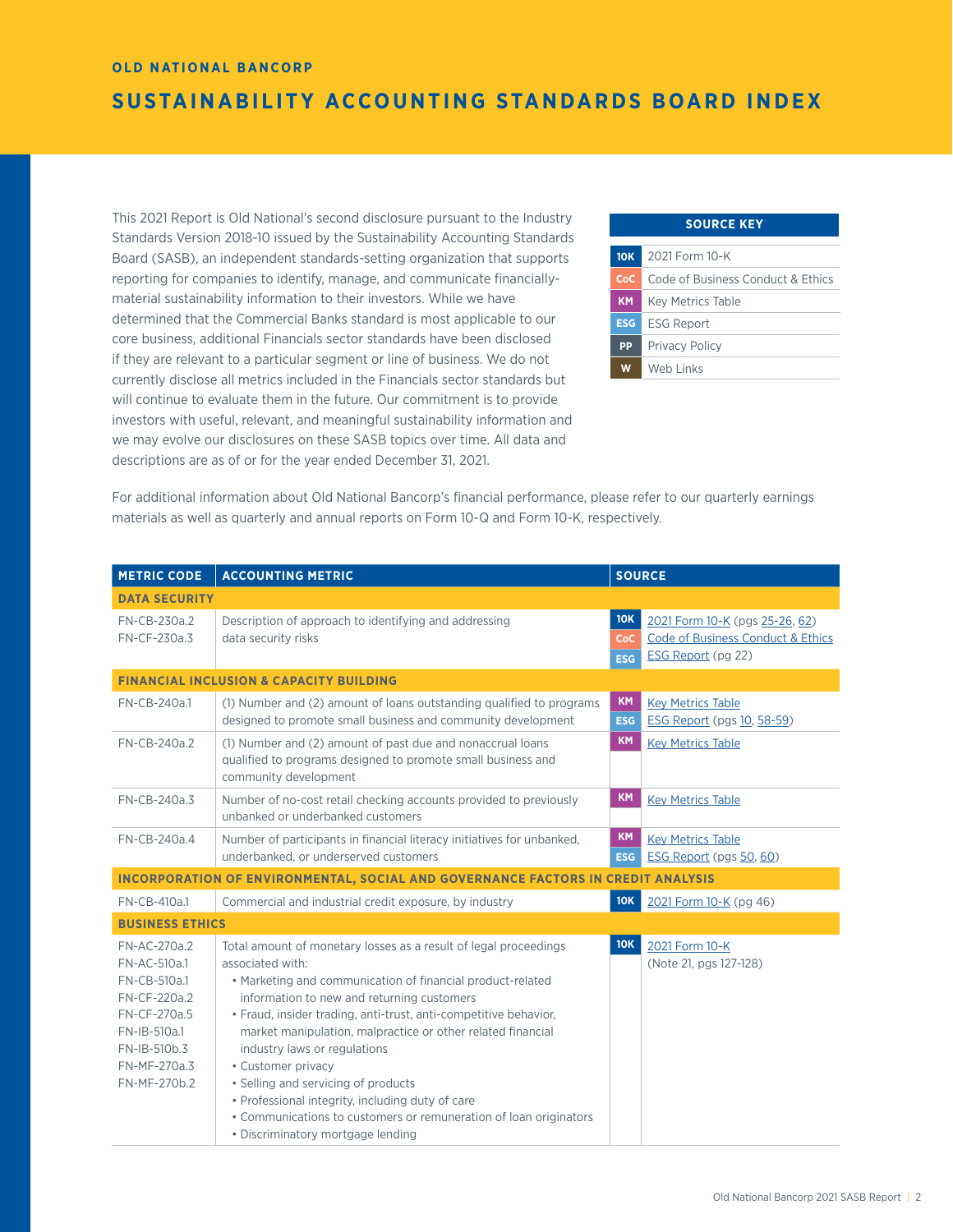| <b>METRIC CODE</b>                           | <b>ACCOUNTING METRIC</b>                                                                                                                                                                                                                         | <b>SOURCE</b>           |                                                                                                                                                                                                                                      |
|----------------------------------------------|--------------------------------------------------------------------------------------------------------------------------------------------------------------------------------------------------------------------------------------------------|-------------------------|--------------------------------------------------------------------------------------------------------------------------------------------------------------------------------------------------------------------------------------|
| <b>BUSINESS ETHICS, cont.</b>                |                                                                                                                                                                                                                                                  |                         |                                                                                                                                                                                                                                      |
| FN-AC-510a.2<br>FN-CB-510a.2<br>FN-IB-510a.2 | Description of whistleblower policies and procedures                                                                                                                                                                                             | CoC<br><b>ESG</b>       | <b>Code of Business Conduct &amp; Ethics</b><br>ESG Report (pg 21)                                                                                                                                                                   |
| <b>SYSTEMIC RISK MANAGEMENT</b>              |                                                                                                                                                                                                                                                  |                         |                                                                                                                                                                                                                                      |
| FN-CB-550a.1<br>FN-IB-550a.1                 | Global Systemically Important Bank (G-SIB) score, by category                                                                                                                                                                                    |                         | According to the Basel Committee<br>on Banking Supervision's<br>assessment methodology, Old<br>National is not considered to be<br>a Global Systemically Important<br>Bank (G-SIB) and, accordingly,<br>does not have a G-SIB score. |
| FN-CB-550a.2<br>FN-IB-550a.2                 | Description of approach to incorporation of results of mandatory<br>and voluntary stress tests into capital adequacy planning, long-term<br>corporate strategy, and other business activities                                                    | <b>10K</b>              | 2021 Form 10K (pg 49)                                                                                                                                                                                                                |
|                                              | <b>EMPLOYEE DIVERSITY &amp; INCLUSION</b>                                                                                                                                                                                                        |                         |                                                                                                                                                                                                                                      |
| FN-AC-330a.1<br>FN-IB-330a.1                 | Percentage of gender and racial/ethnic group representation for<br>(1) executive management, (2) non-executive management,<br>(3) professionals, and (4) all other employees                                                                     | <b>KM</b><br><b>ESG</b> | <b>Key Metrics Table</b><br>ESG Report (pgs 32-47)                                                                                                                                                                                   |
| <b>CUSTOMER PRIVACY</b>                      |                                                                                                                                                                                                                                                  |                         |                                                                                                                                                                                                                                      |
| FN-CF-220a.1                                 | Number of account holders whose information is used for<br>secondary purposes                                                                                                                                                                    | <b>KM</b><br><b>PP</b>  | <b>Key Metrics Table</b><br><b>Privacy Policy</b>                                                                                                                                                                                    |
| <b>SELLING PRACTICES</b>                     |                                                                                                                                                                                                                                                  |                         |                                                                                                                                                                                                                                      |
| FN-CF-270a.4                                 | (1) Number of complaints filed with the Consumer Financial Protection<br>Bureau (CFPB), (2) percentage with monetary or nonmonetary relief,<br>(3) percentage disputed by consumer, (4) percentage that resulted<br>in investigation by the CFPB | W                       | <b>CFPB Consumer Complaint</b><br>Database                                                                                                                                                                                           |
| <b>LENDING PRACTICES</b>                     |                                                                                                                                                                                                                                                  |                         |                                                                                                                                                                                                                                      |
| FN-MF-270a.1                                 | (1) Number and (2) value of residential mortgages of the following<br>types: (a) Hybrid or Option Adjustable-rate Mortgages (ARM), (b)<br>Prepayment Penalty, (c) Higher Rate, (d) Total, by FICO scores above<br>or below 660                   | <b>KM</b>               | <b>Key Metrics Table</b>                                                                                                                                                                                                             |
| FN-MF-270a.2                                 | (1) Number and (2) value of (a) residential mortgage modifications,<br>(b) foreclosures, and (c) short sales or deeds in lieu of foreclosure,<br>by FICO scores above and below 660                                                              | <b>KM</b>               | <b>Key Metrics Table</b>                                                                                                                                                                                                             |
| <b>DISCRIMINATORY LENDING</b>                |                                                                                                                                                                                                                                                  |                         |                                                                                                                                                                                                                                      |
| FN-MF-270b.1                                 | (1) Number, (2) value, and (3) weighted average Loan-to-Value (LTV)<br>ratio of mortgages issued to (a) minority and (b) all other borrowers,<br>by FICO scores above and below 660                                                              | <b>KM</b>               | <b>Key Metrics Table</b>                                                                                                                                                                                                             |
|                                              | <b>ENVIRONMENTAL RISK TO MORTGAGED PROPERTIES</b>                                                                                                                                                                                                |                         |                                                                                                                                                                                                                                      |
| FN-MF-450a.1                                 | (1) Number and (2) value of mortgage loans in 100-year flood zones                                                                                                                                                                               | <b>KM</b>               | <b>Key Metrics Table</b>                                                                                                                                                                                                             |
| <b>ACTIVITY METRICS</b>                      |                                                                                                                                                                                                                                                  |                         |                                                                                                                                                                                                                                      |
| <b>FN-AC-000.B</b>                           | Total assets under custody and supervision                                                                                                                                                                                                       | <b>KM</b>               | <b>Key Metrics Table</b>                                                                                                                                                                                                             |
| <b>FN-CB-000.A</b>                           | (1) Number and (2) value of checking and savings accounts by seg-<br>ment: (a) personal and (b) small business                                                                                                                                   | <b>KM</b>               | <b>Key Metrics Table</b>                                                                                                                                                                                                             |
| <b>FN-CB-000.B</b>                           | (1) Number and (2) value of loans by segment:<br>(a) personal, (b) small business and (c) corporate                                                                                                                                              | <b>KM</b>               | <b>Key Metrics Table</b>                                                                                                                                                                                                             |
| <b>FN-MF-000.A</b>                           | (1) Number and (2) value of mortgages originated by category:<br>(a) residential and (b) commercial                                                                                                                                              | <b>KM</b>               | <b>Key Metrics Table</b>                                                                                                                                                                                                             |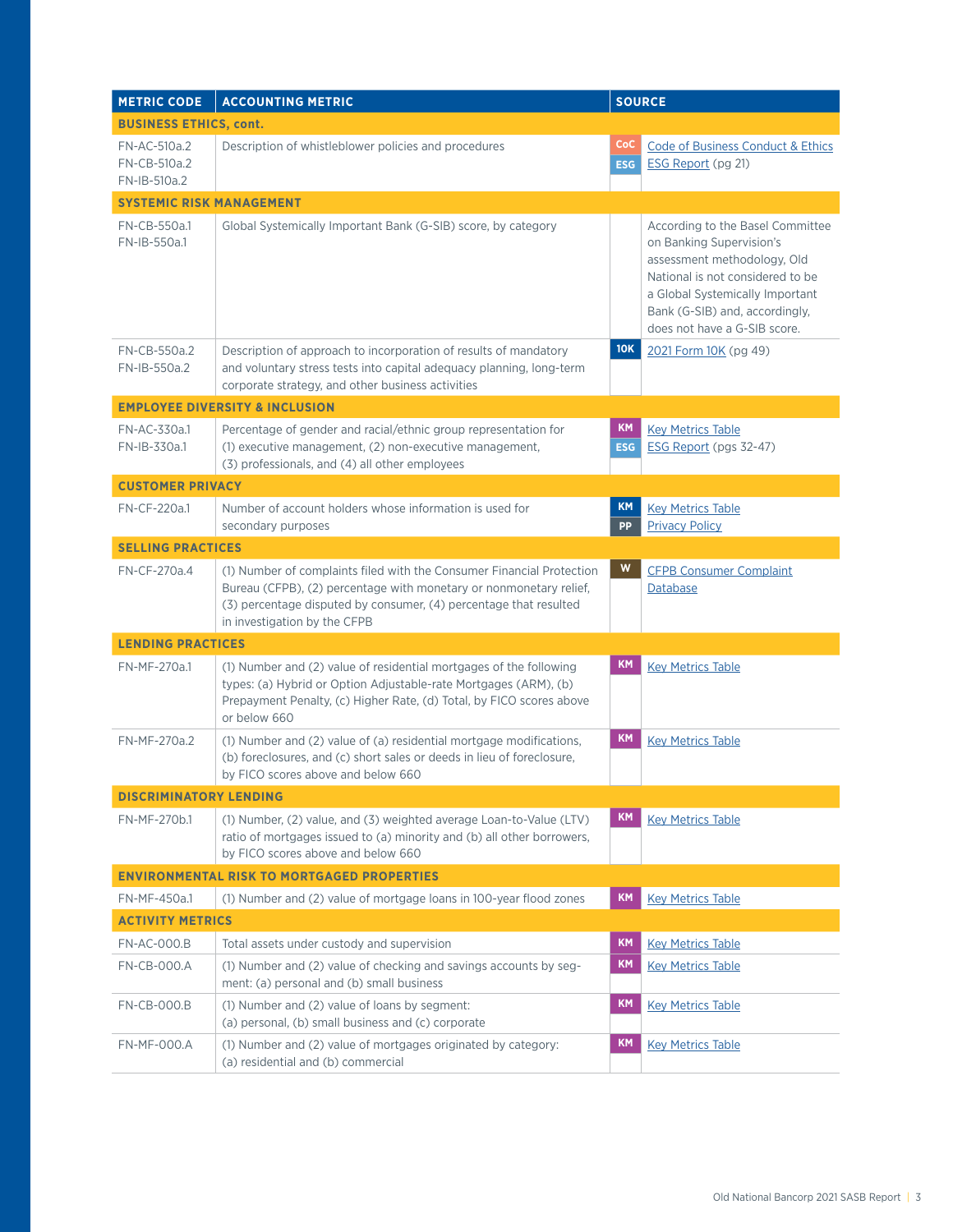#### <span id="page-3-0"></span>**OLD NATIONAL BANCORP**

# **KEY METRICS TABLE**

This Key Metrics Table provides disclosures for various Sustainability Accounting Standards Board (SASB) metrics for Old National Bancorp's based on data as of or for the year ended December 31, 2021.

|              | <b>FINANCIAL INCLUSION &amp; CAPACITY BUILDING</b>                                                              |        |  |  |
|--------------|-----------------------------------------------------------------------------------------------------------------|--------|--|--|
| FN-CB-240a.1 | (1) Number and (2) amount of loans outstanding qualified to programs designed to promote                        | 12.814 |  |  |
|              | small business and community development (\$ in millions)                                                       |        |  |  |
| FN-CB-240a.2 | (1) Number and (2) amount of past due and nonaccrual loans qualified to programs designed                       |        |  |  |
|              | to promote small business and community development (\$ in millions)                                            |        |  |  |
| FN-CB-240a.3 | Number of no-cost retail checking accounts provided to previously unbanked<br>or underbanked customers          | 5.159  |  |  |
| FN-CB-240a.4 | Number of participants in financial literacy initiatives for unbanked, underbanked,<br>or underserved customers | 2.636  |  |  |

|              | <b>EMPLOYEE DIVERSITY &amp; INCLUSION</b>                                                     |         |
|--------------|-----------------------------------------------------------------------------------------------|---------|
| FN-AC-330a.1 | Percentage of gender and racial/ethnic group representation for (1) executive management, (2) | Chart A |
| FN-IB-330a.1 | non-executive management, (3) professionals, and (4) all other employees                      | Chart B |

# **CHART A**

| <b>EMPLOYEE GROUP</b>       | <b>FEMALE</b> | <b>MALE</b> | N/A   |
|-----------------------------|---------------|-------------|-------|
| <b>Executive Management</b> | 25%           | 75%         | 0%    |
| Non-Executive Management    | 56%           | 44%         | $0\%$ |
| Professionals               | 59%           | 41%         | $O\%$ |
| All Other Employees         | 73%           | 27%         | 0%    |

**CHART B**

| <b>EMPLOYEE GROUP</b>    | <b>ASIAN</b> | <b>BLACK OR</b><br><b>AFRICAN AMERICAN</b> | <b>HISPANIC</b><br><b>OR LATINO</b> | <b>WHITE</b> | <b>OTHER</b> | N/A |
|--------------------------|--------------|--------------------------------------------|-------------------------------------|--------------|--------------|-----|
| Executive Management     | 0%           | 6%                                         | $0\%$                               | 81%          | 13%          | 0%  |
| Non-Executive Management | 2%           | 4%                                         | 3%                                  | 91%          | $0\%$        | 0%  |
| Professionals            | $1\%$        | 3%                                         | 1%                                  | 91%          | 4%           | 0%  |
| All Other Employees      | 2%           | 6%                                         | 4%                                  | 86%          | 2%           | 0%  |

| <b>CUSTOMER PRIVACY</b> |                                                                            |      |
|-------------------------|----------------------------------------------------------------------------|------|
| FN-CF-220a.1            | Number of account holders whose information is used for secondary purposes | 100% |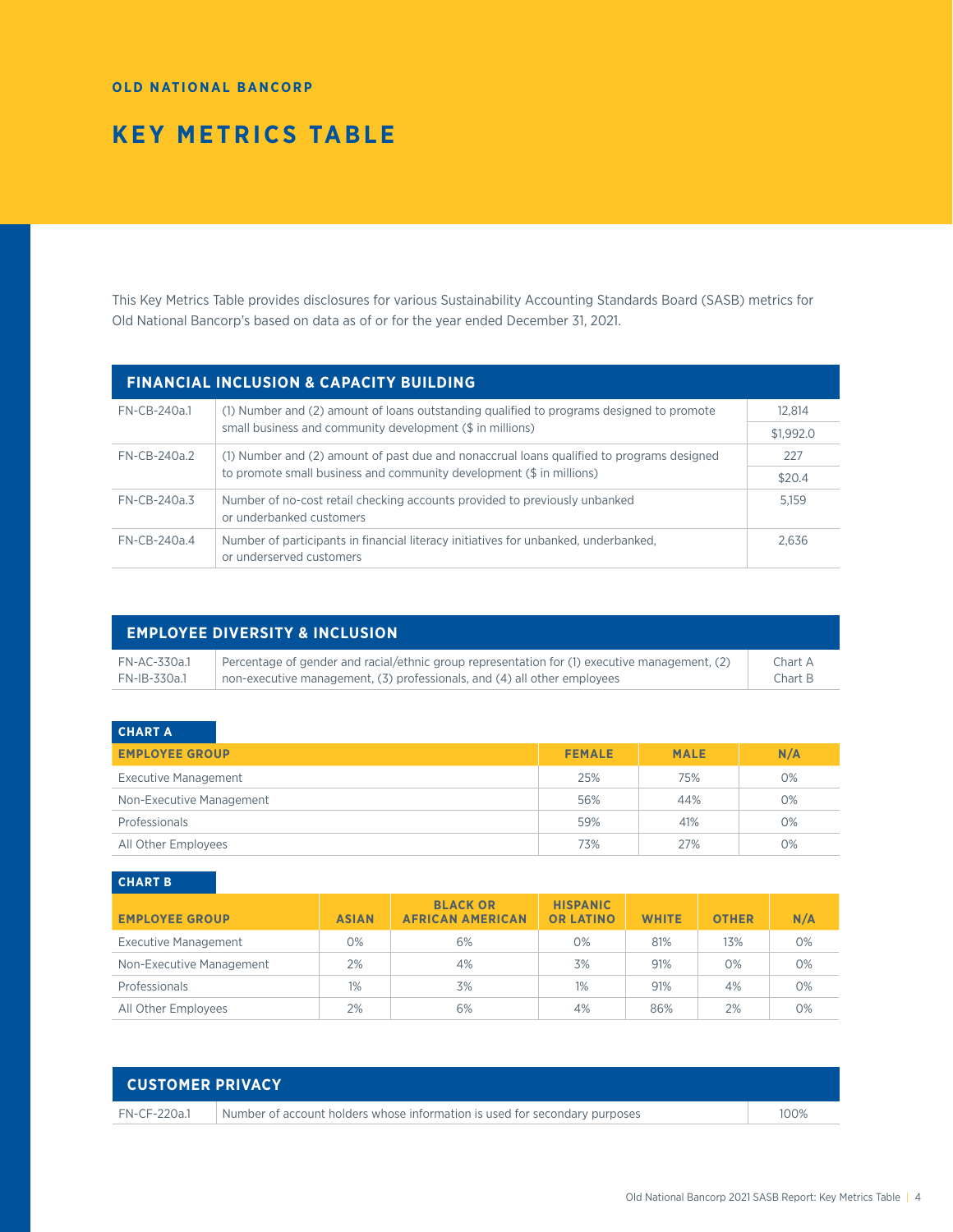<span id="page-4-0"></span>

| <b>LENDING PRACTICES</b> |                                                                                                                                                                                                                             |           |
|--------------------------|-----------------------------------------------------------------------------------------------------------------------------------------------------------------------------------------------------------------------------|-----------|
| FN-MF-270a.1             | (1) Number and (2) value of residential mortgages of the following types:<br>(a) Hybrid or Option Adjustable-rate Mortgages (ARM), (b) Prepayment Penalty,<br>(c) Higher Rate, (d) Total, by FICO scores above or below 660 | Chart C   |
| $FN-MF-270a.2$           | (1) Number and (2) value of (a) residential mortgage modifications, (b) foreclosures,<br>and (c) short sales or deeds in lieu of foreclosure, by FICO scores above and below 660                                            | $Charf$ D |
| FN-MF-270b.1             | (1) Number, (2) value, and (3) weighted average Loan-to-Value (LTV) ratio of mortgages<br>issued to (a) minority and (b) all other borrowers, by FICO scores above and below 660                                            | CharF     |
| FN-MF-450a1              | (1) Number and (2) value of mortgage loans in 100-year flood zones                                                                                                                                                          | 361       |
|                          | $($$ in millions)                                                                                                                                                                                                           | \$51.1    |

| <b>CHART C</b>                     | <b>NUMBER</b>  |              |              | <b>LOAN VALUE (\$ IN MILLIONS)</b> |              |           |  |
|------------------------------------|----------------|--------------|--------------|------------------------------------|--------------|-----------|--|
|                                    | $(FIGO = 660)$ | (FIGO > 660) | Data $N/A^*$ | $(FIGO = < 660)$                   | (FIGO > 660) | Data N/A* |  |
| Hybrid or Option ARM               | 321            | 16.949       | 3.806        | \$16.2                             | \$737.8      | \$70.6    |  |
| Higher Rate                        | 16             | 75           |              | \$1.2                              | \$5.5        | $$-$      |  |
| Prepayment Penalty                 |                | 71           | 110          | $S-$                               | \$1.9        | \$0.5     |  |
| <b>Total Residential Mortgages</b> | 842            | 30,318       | 5.273        | \$58.5                             | \$2,673.6    | \$127.6   |  |

| <b>CHART D</b>          | <b>NUMBER</b>  |              |              | <b>LOAN VALUE (\$ IN THOUSANDS)</b> |              |           |
|-------------------------|----------------|--------------|--------------|-------------------------------------|--------------|-----------|
|                         | $(FIGO = 660)$ | (FIGO > 660) | Data $N/A^*$ | $(FIGO = 660)$                      | (FIGO > 660) | Data N/A* |
| Modification            |                |              |              | \$595.3                             | \$2,256.6    | \$123.6   |
| Foreclosure             | 10             |              |              | \$673.8                             | \$33.7       | \$125.8   |
| Short Sale/Deed in Lieu |                |              |              |                                     |              |           |

| <b>CHARTE</b>          | <b>MINORITY BORROWERS</b> |              |              | <b>ALL OTHER BORROWERS</b> |              |           |
|------------------------|---------------------------|--------------|--------------|----------------------------|--------------|-----------|
|                        | $(FIGO = 660)$            | (FIGO > 660) | Data $N/A^*$ | $(FIGO = < 660)$           | (FIGO > 660) | Data N/A* |
| Number                 | 19                        | 478          |              | 823                        | 29,840       | 5,269     |
| Value (\$ in millions) | \$1.5                     | \$75.1       | \$0.6        | \$57.0                     | \$2.598.4    | \$127.1   |
| Weighted Average LTV   | 71%                       | 67%          | 85%          | 72%                        | 65%          | 75%       |

\*Data not available due to mergers and systems integrations.

| <b>ACTIVITY METRICS</b> |                                                                                                                          |                 |            |
|-------------------------|--------------------------------------------------------------------------------------------------------------------------|-----------------|------------|
| <b>FN-AC-000.B</b>      | Total assets under custody and supervision<br>(\$ in millions) (Assets in the Company's Wealth segment)                  |                 | \$19,153.1 |
| $FN-CR-000.A$           | (1) Number and (2) value of checking and savings accounts by segment:                                                    | Personal        | 605,129    |
|                         | (a) personal and (b) small business                                                                                      |                 | \$7,845.3  |
|                         | $($$ in millions)                                                                                                        | Small           | 63.904     |
|                         |                                                                                                                          | <b>Business</b> | \$2,747.8  |
| <b>FN-CB-000.B</b>      | (1) Number and (2) value of loans by segment: (a) personal,<br>(b) small business and (c) corporate<br>$($$ in millions) | Personal        | 57,433     |
|                         |                                                                                                                          |                 | \$943.9    |
|                         |                                                                                                                          | Small           | 3,010      |
|                         |                                                                                                                          | <b>Business</b> | \$200.7    |
|                         |                                                                                                                          | Corporate       | 5,626      |
|                         |                                                                                                                          |                 | \$2,164.8  |
| <b>FN-MF-000.A</b>      | (1) Number and (2) value of mortgages originated by category:                                                            | Residential     | 1.130      |
|                         | (a) residential and (b) commercial                                                                                       |                 | \$604.6    |
|                         | $($$ in millions)                                                                                                        | Commercial      | 1,276      |
|                         | (excludes loans that were sold)                                                                                          |                 | \$2,822.7  |